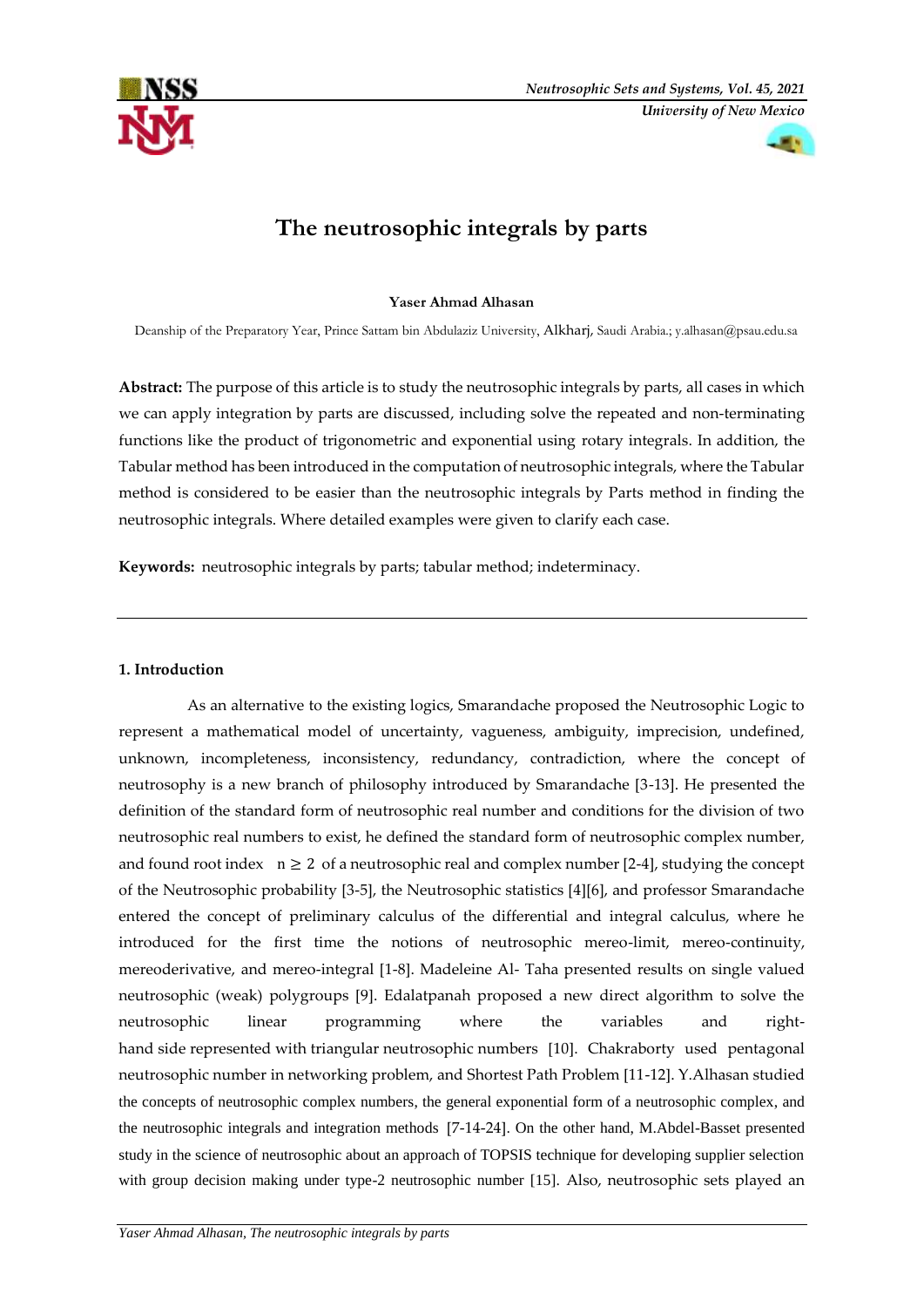important role in applied science such as health care, industry, and optimization [16-17-18-19]. Recently, there are increasing efforts to study the neutrosophic generalized structures and spaces such as refined neutrosophic modules, spaces, equations, and rings [21-22-23].

 Integration is important in human life, and one of its most important applications is the calculation of area, size and arc length. In our reality we find things that cannot be precisely defined, and that contain an indeterminacy part.

 Paper consists of 5 sections. In 1th section, provides an introduction, in which neutrosophic science review has given. In 2th section, some definitions and examples of neutrosophic real number neutrosophic indefinite integral and are discussed. The 3th section frames neutrosophic integration by parts, in which three cases were discussed, including solve the repeated and non-terminating functions like the product of trigonometric and exponential using rotary integrals. The 4th section The 4th section introduces the Tabular method to find the integrals by parts in the stats 1 and 2. In 5th section, a conclusion to the paper is given.

# **2. Preliminaries**

#### **2.1. Neutrosophic integration by substitution method [24]**

**Definition2.1.1**

*Let*  $f: D_f \subseteq R \rightarrow R_f \cup \{I\}$ , to evaluate  $\int f(x)dx$ Put:  $x = g(u) \Rightarrow dx = \dot{g}(u)du$ By substitution, we get:

$$
\int f(x)dx = \int f(u)\dot{g}(u)du
$$

then we can directly integral it.

# **Theorme2.1.1:**

If 
$$
\int f(x, l) dx = \varphi(x, l)
$$
 then,  

$$
\int f((a+bl)x + c + dl)) dx = \left(\frac{1}{a} - \frac{b}{a(a+b)}l\right) \varphi((a+bl)x + c + dl)) + C
$$

where C is an indeterminate real constant,  $a \ne 0$ ,  $a \ne -b$  and b, c, d are real numbers, while  $I =$ indeterminacy.

# **Theorme2.1.2:**  Let  $f: D_f \subseteq R \rightarrow R_f \cup \{I\}$  then:

$$
\int \frac{\dot{f}(x,l)}{f(x,l)} dx = \ln|f(x,l)| + C
$$

where C is an indeterminate real constant (i.e. constant of the form  $a + bl$ , where  $a, b$  are real numbers, while  $I =$  indeterminacy).

**Theorme2.1.3:**  Let  $f: D_f \subseteq R \rightarrow R_f \cup \{I\}$ , then:

$$
\int \frac{\hat{f}(x, I)}{\sqrt{f(x, I)}} dx = 2\sqrt{f(x, I)} + C
$$

where C is an indeterminate real constant (i.e. constant of the form  $a + bl$ , where  $a, b$  are real numbers, while  $I =$  indeterminacy).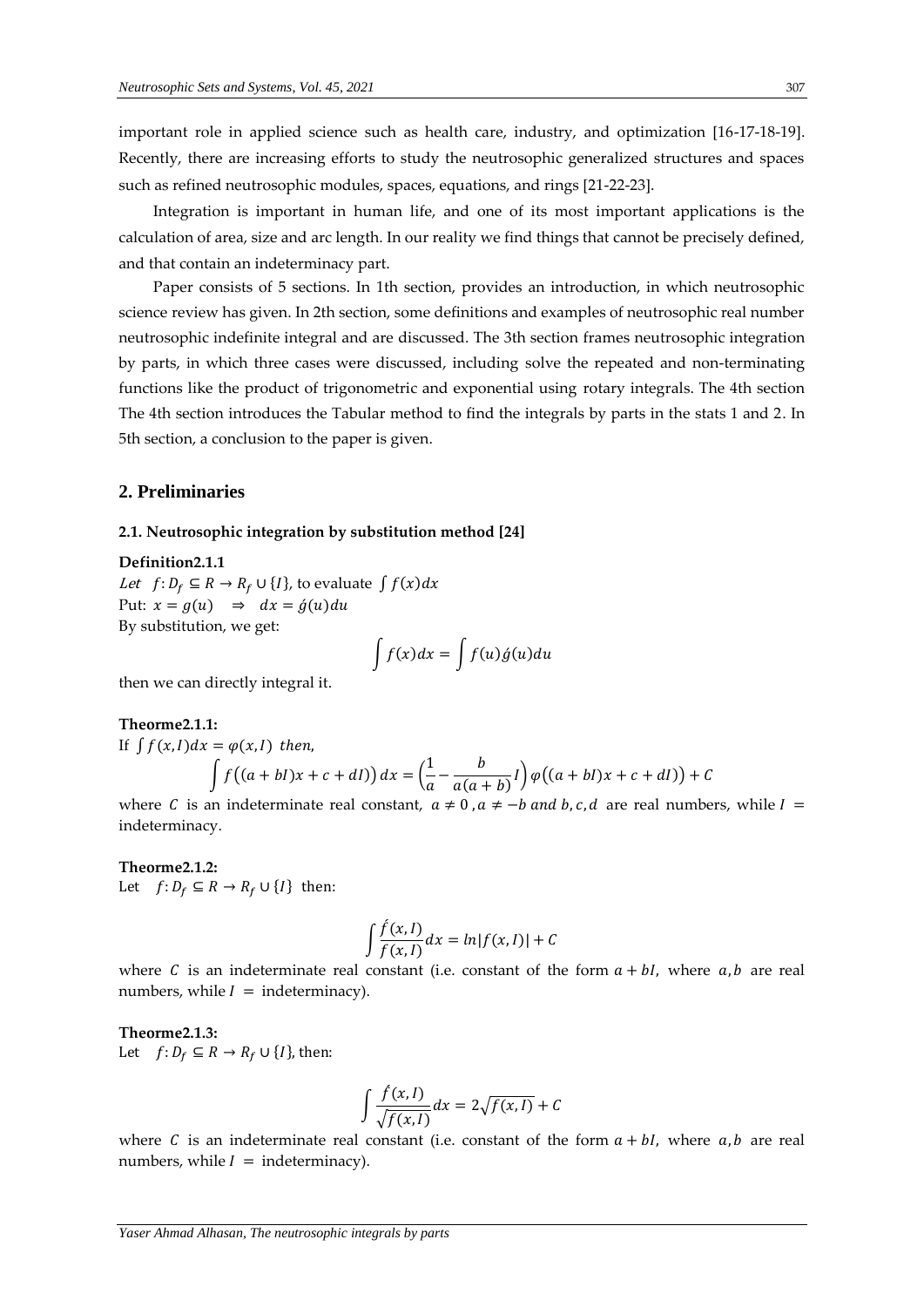#### **Theorme2.1.4:**

 $f: D_f \subseteq R \rightarrow R_f \cup \{I\}$ , then:

$$
\int [f(x, I)]^n f(x) dx = \frac{[f(x, I)]^{n+1}}{n+1} + C
$$

Where *n* is any rational number. *C* is an indeterminate real constant (i.e. constant of the form  $a +$ bI, where  $a, b$  are real numbers, while  $I =$  indeterminacy).

#### **2.2. Integrating products of neutrosophic trigonometric function [24]**

I.  $\int \sin^m(a + bI)x \cos^n(a + bI)x dx$ , where *m* and *n* are positive integers. To find this integral, we can distinguish the following two cases:

- $\triangleright$  Case *n* is odd:
	- Split of  $cos(a + bI)x$
	- Apply  $\cos^2(a + bI)x = 1 \sin^2(a + bI)x$
	- We substitution  $u = sin(a + bI)x$
- $\triangleright$  Case *m* is odd:
	- Split of  $sin(a + bI)x$
	- Apply  $\sin^2(a + bI)x = 1 \cos^2(a + bI)x$
	- We substitution  $u = \cos(a + bI)x$

II.  $\int \tan^{m}(a + bI)x \sec^{n}(a + bI)x dx$ , where *m* and *n* are positive integers. To find this integral, we can distinguish the following cases:

- $\triangleright$  Case *n* is even:
	- Split of  $sec^2(a + bI)x$
	- Apply  $\sec^2(a + bI)x = 1 + \tan^2(a + bI)x$
	- We substitution  $u = \tan(a + bI)x$
- $\triangleright$  Case *m* is odd:
	- Split of  $sec(a + bI)x tan(a + bI)x$
	- Apply  $\tan^2(a + bI)x = \sec^2(a + bI)x 1$
	- We substitution  $u = \text{ses}(a + bI)x$
- $\triangleright$  Case *m* even and *n* odd:
	- Apply  $\tan^2(a + bI)x = \sec^2(a + bI)x 1$
	- We substitution  $u = \text{ses}(a + bI)x$  or  $u = \text{tan}(a + bI)x$ , depending on the case.

III.  $\int \cot^{m}(a + bI)x \csc^{n}(a + bI)x dx$ , where *m* and *n* are positive integers. To find this integral, we can distinguish the following cases:

- $\triangleright$  Case *n* is even:
	- Split of  $csc^2(a + bl)x$
	- Apply  $\csc^2(a + bI)x = 1 + \cot^2(a + bI)x$
	- We substitution  $u = \cot(a + bI)x$
- $\triangleright$  Case *m* is odd: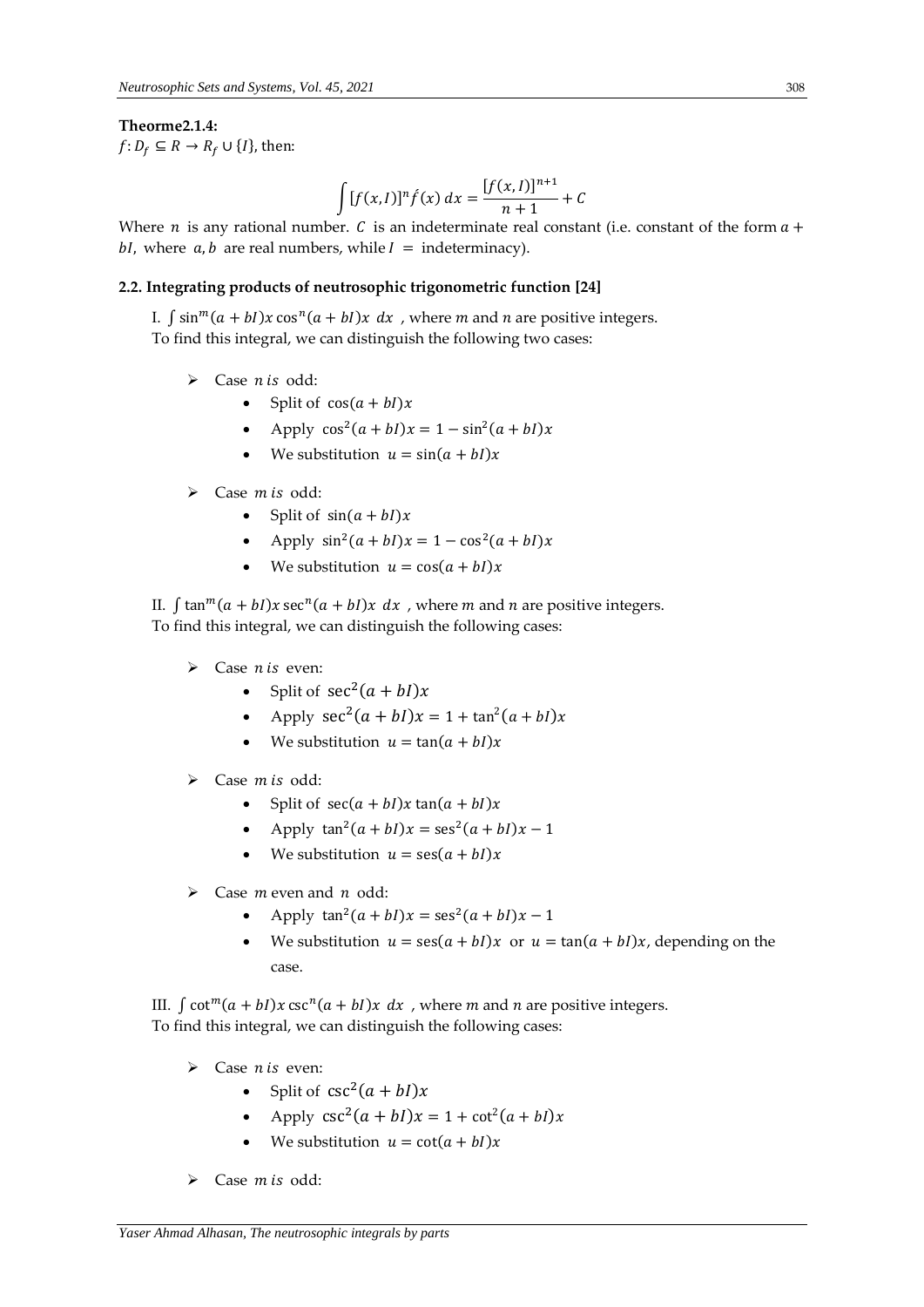- Split of  $\csc(a + bI)x \cot(a + bI)x$
- Apply  $\cot^2(a + bI)x = \csc^2(a + bI)x 1$
- We substitution  $u = \csc(a + bI)x$
- $\triangleright$  Case *m* even and *n* odd:
	- Apply  $\cot^2(a + bI)x = \csc^2(a + bI)x 1$
	- We substitution  $u = \csc(a + bI)x$  or  $u = \cot(a + bI)x$ , depending on the case.

## **2.3. Neutrosophic trigonometric identities [24]**

- 1)  $sin(a + bI)x cos(c + dI)x = \frac{1}{2}$  $\frac{1}{2}$  [sin(a + bI + c + dI) + sin(a + bI – c – dI)]
- 2)  $cos(a + bI)x sin(c + dI)x = \frac{1}{2}$  $\frac{1}{2}$  [sin(a + bI + c + dI) – sin(a + bI – c – dI)]
- 3)  $cos(a + bI)x cos(c + dI)x = \frac{1}{2}$  $\frac{1}{2}$  [cos(a + bI + c + dI) + cos(a + bI – c – dI)]

4)  $sin(a + bI)x sin(c + dl)x = \frac{-1}{2}$  $\frac{1}{2}$  [cos(a + bI + c + dI) – cos(a + bI – c – dI)] Where  $a \neq c$  (not zero) and b, d are real numbers, while  $I =$  indeterminacy.

#### **3. Neutrosophic integration by parts**

There are integrals that cannot be evaluated by direct integration methods or by substitution, so in this current section we present a powerful tool called neutrosophic integration by parts. We have observed that every differentiation rule gives rise to a corresponding itegration rule. So, let:

$$
f: D_f \subseteq R \to R_f \cup \{I\} \text{ and } g: D_g \subseteq R \to R_g \cup \{I\}
$$

then, for the product rule:

$$
\frac{d}{dx}[f(x) g(x)] = \hat{f}(x)g(x) + f(x)\hat{g}(x)
$$

integrating both sides of this equation gives us:

$$
\int \frac{d}{dx} [f(x) g(x)] dx = \int \hat{f}(x) g(x) dx + \int f(x) \hat{g}(x) dx
$$

$$
\int f(x) \hat{g}(x) dx = f(x) g(x) - \int \hat{f}(x) g(x) dx
$$

it is usually convenient to write this using the notation:

$$
u = f(x) \implies du = f(x) dx
$$

$$
v = g(x) \implies dv = \acute{g}(x) dx
$$

so the neutrosophic integration by parts algorithm becomes

$$
\int u\,dv = u.v - \int v\,du
$$

There are three cases of the neutrosophic integration by parts:

 $\triangleright$  state1: neutrosophic integration from the form: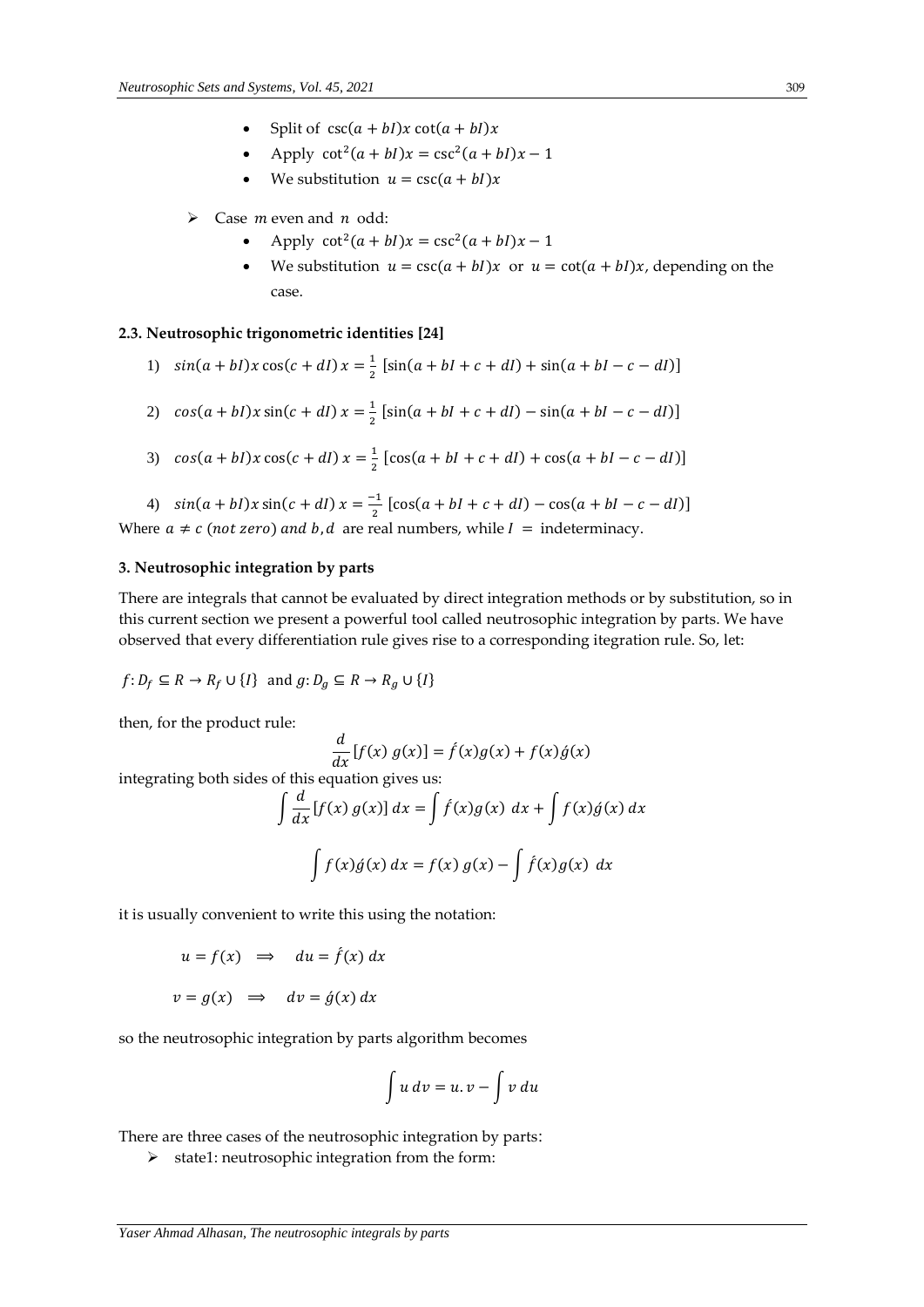$$
\int (a+bl)x^n\,e^{(c+dl)x}\,dx
$$

Where  $c \neq 0$  and  $c \neq -d$ To find this integral, we do the following: Put  $u = (a + bI)x^n$  $\int_{0}^{n} \Rightarrow du = n(a + bl)x^{n-1} dx$ 

 $dv = e^{(c+dl)x} dx \implies v = \frac{1}{ct}$  $\frac{1}{c+dl}e^{(c+dl)x}$ 

Then apply:

$$
\int u\,dv = u.v - \int v\,du
$$

We get:

$$
\int (a+bl)x^n e^{(c+dl)x} dx = \left(\frac{a}{c} + \frac{cb-ad}{c(c+d)}I\right) \left(x^n e^{(c+dl)x} - \int nx^{n-1} e^{(c+dl)x} dx\right) + C
$$

We find the required integral by repeated the integration.

where C is an indeterminate real constant (i.e. constant of the form  $e + kI$ , where  $e, k$  are real numbers, while  $I =$  indeterminacy).

# **Example3.1**

Find:

$$
\int (3+2I)x e^{(2+4I)x} dx
$$

Solution:

$$
u = (3 + 2I)x
$$
  $\implies$   $du = (3 + 2I)dx$   

$$
dv = e^{(2+4I)x} dx \implies v = \frac{1}{2+4I} e^{(2+4I)x}
$$

Then apply:

We get:

 $\int u dv = u \cdot v - \int v du$ 

$$
\int (3+2I)x \, e^{(2+4I)x} \, dx = \left(\frac{3}{2} + \frac{4-12}{12}I\right) \left(x e^{(2+4I)x} - \int e^{(2+4I)x} \, dx\right)
$$
\n
$$
= \left(\frac{3}{2} - \frac{8}{12}I\right) \left(x e^{(2+4I)x} - \frac{1}{2+4I} e^{(2+4I)x}\right)
$$
\n
$$
= \left(\frac{3}{2} - \frac{2}{3}I\right) \left(x - \frac{1}{2} + \frac{1}{3}I\right) e^{(2+4I)x} + C
$$
\ncosophic integration from the form:

 $\triangleright$  state2: neutrosophic integration from the form:

$$
\int (a+bl)x^n \sin(c+dl)x dx \quad or \quad \int (a+bl)x^n \cos(c+dl)x dx
$$

Where  $c \neq 0$  and  $c \neq -d$ 

To find the first integral, we do the following:

Put 
$$
u = (a + bl)x^n
$$
  $\implies du = n(a + bl)x^{n-1} dx$   
\n $dv = \sin(c + dl)x dx$   $\implies v = \frac{-1}{c + dl} \cos(c + dl)x$ 

*Yaser Ahmad Alhasan, The neutrosophic integrals by parts*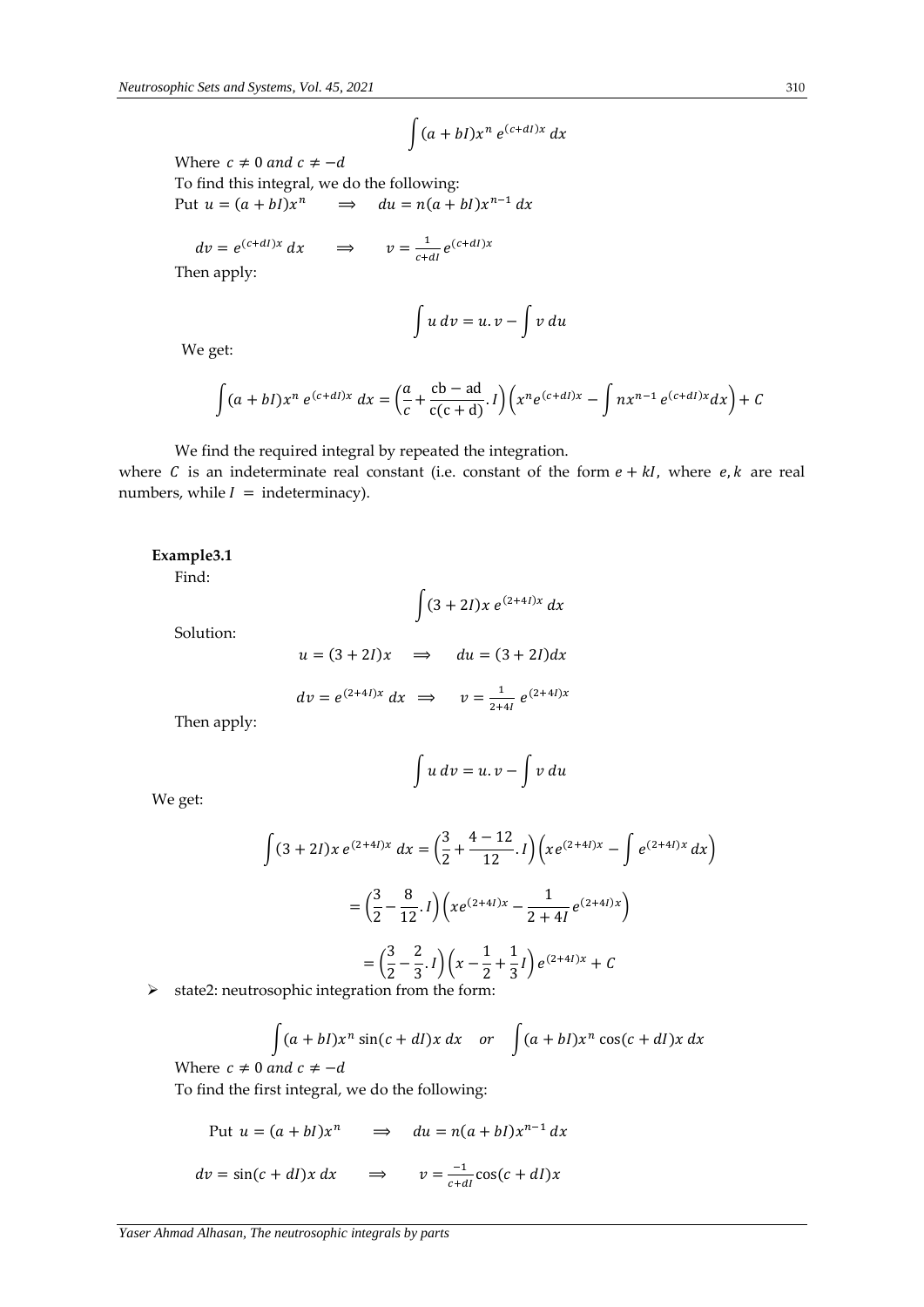Then apply:

$$
\int u\,dv = u.v - \int v\,du
$$

We get:

$$
\int (a + bl)x^n \sin(c + dl)x dx
$$
  
=  $\left(\frac{a}{c} + \frac{cb - ad}{c(c + d)} \cdot l\right) \left(-x^n \sin(c + dl)x + \int nx^{n-1} \cos(c + dl)x dx\right) + C$ 

We find the required integral by repeated the integration. By the same method we evaluate the second integral:

$$
\int (a+bl)x^n\cos(c+dl)x\,dx
$$

**Example3.2**

Find:

$$
\int (1+l)x \sin(2-3l)x dx
$$

Solution:

$$
u = (1 + I)x \quad \Rightarrow \quad du = (1 + I)dx
$$

$$
dv = \sin(2-3l)x \, dx \implies v =
$$

Then apply:

$$
\int u\,dv = u.v - \int v\,du
$$

−1

 $\frac{-1}{2-3l}$  cos(2 – 3*l*)x

We get:

$$
\int (1+I)x \sin(2-3I)x \, dx = \left(\frac{1}{2} + \frac{-3-2}{-2}I\right) \left(-x \cos(2-3I)x + \int \cos(2-3I)x \, dx\right)
$$

$$
= \left(\frac{3}{2} + \frac{1}{2}I\right) \left(-x \cos(2-3I)x + \frac{1}{2-3I} \sin(2-3I)x\right)
$$

$$
= \left(\frac{3}{2} + \frac{1}{2}I\right) \left(-x \cos(2-3I)x + \left(\frac{1}{2} - \frac{3}{2}I\right) \sin(2-3I)x\right) + C
$$

 $\triangleright$  state3: neutrosophic integration from the form:

$$
\int e^{(a+bl)x} \sin(c+dl)x dx \quad or \quad \int e^{(a+bl)x} \cos(c+dl)x dx
$$

Where  $c \neq 0$  and  $c \neq -d$ 

To find the first integral, we do the following:

Put 
$$
u = e^{(a+bl)x} \implies du = (a+bl)e^{(a+bl)x} dx
$$

$$
dv = \sin(c + dI)x \, dx \qquad \Rightarrow \qquad v = \frac{-1}{c + dI} \cos(c + dI)x
$$

Then apply:

$$
\int u\,dv = u.v - \int v\,du
$$

We get:

$$
\int e^{(a+bl)x} \sin(c+dl)x dx
$$

*Yaser Ahmad Alhasan, The neutrosophic integrals by parts*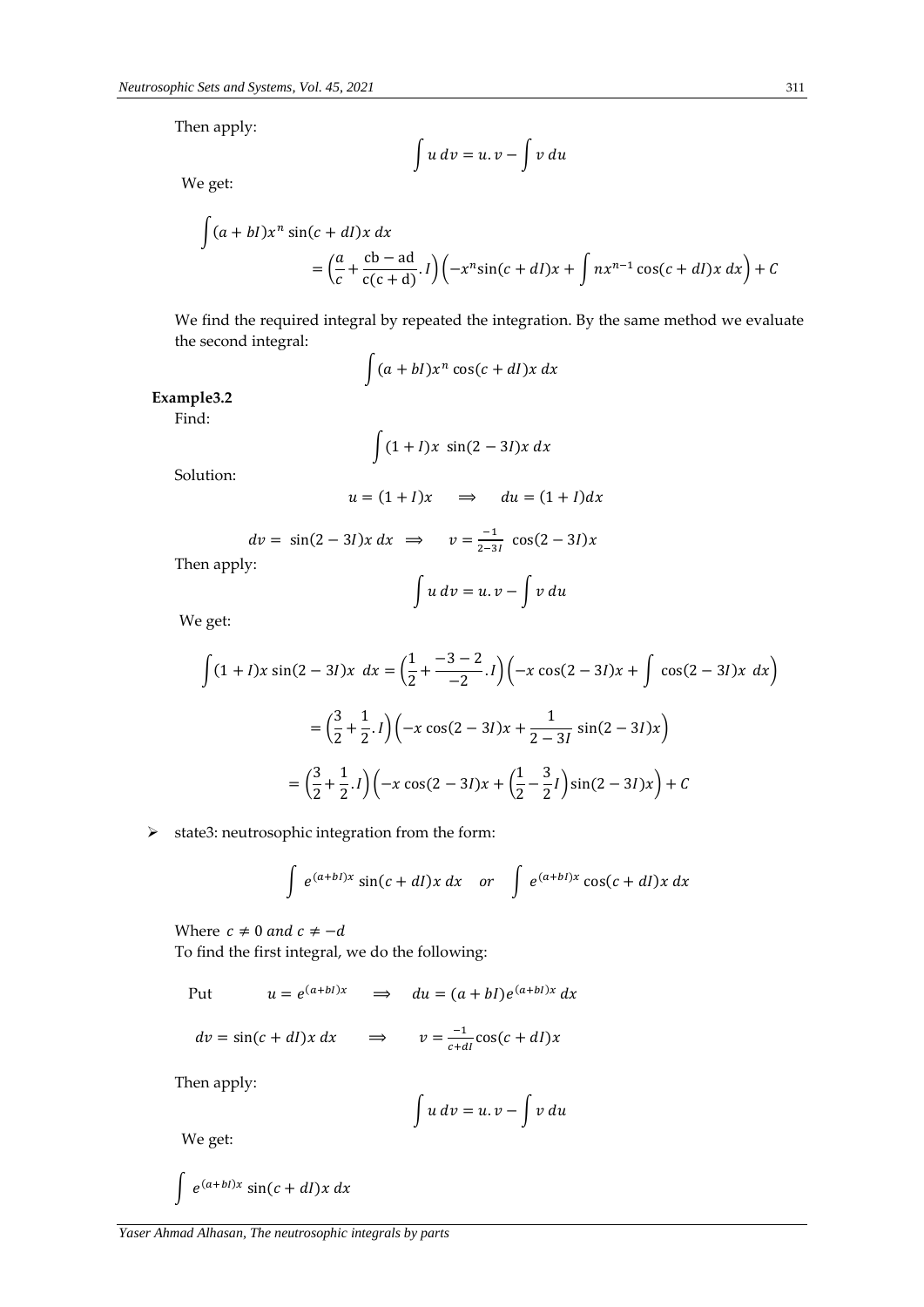$$
= \left(\frac{-1}{c+dI}\right) e^{(a+bl)x} \cos(c+dl)x + \left(\frac{a+bl}{c+dl}\right) \int e^{(a+bl)x} \cos(c+dl)x \, dx \quad (*)
$$

By using integration by parts again to evaluate:

$$
\int e^{(a+bl)x} \cos(c+dl)x \, dx
$$
\nPut  $u = e^{(a+bl)x}$   $\implies du = (a+bl)e^{(a+bl)x} \, dx$ 

\n $dv = \cos(c+dl)x \, dx \implies v = \frac{1}{c+dl} \sin(c+dl)x$ 

We get:

$$
\int e^{(a+bI)x} \cos(c+dl)x \, dx
$$
\n
$$
= \left(\frac{-1}{c+dl}\right) e^{(a+bI)x} \sin(c+dl)x + \left(\frac{a+bI}{c+dl}\right) \int e^{(a+bI)x} \sin(c+dl)x \, dx
$$

By substitution in (∗):

$$
\int e^{(a+bI)x} \sin(c+dl)x dx
$$
\n
$$
= \left(\frac{-1}{c+dl}\right) e^{(a+bI)x} \cos(c+dl)x
$$
\n
$$
+ \left(\frac{a+bI}{c+dl}\right) \left(\left(\frac{-1}{c+dl}\right) e^{(a+bI)x} \sin(c+dl)x + \left(\frac{a+bI}{c+dl}\right) \int e^{(a+bI)x} \sin(c+dl)x dx\right)
$$
\n
$$
= \left(\frac{-1}{c+dl}\right) e^{(a+bI)x} \cos(c+dl)x - \left(\frac{a+bI}{(c+dl)^2}\right) e^{(a+bI)x} \sin(c+dl)x
$$
\n
$$
+ \left(\frac{a+bI}{c+dl}\right)^2 \int e^{(a+bI)x} \sin(c+dl)x dx
$$
\n
$$
\Rightarrow \left(1 - \left(\frac{a+bI}{c+dl}\right)^2\right) \int e^{(a+bI)x} \sin(c+dl)x dx
$$
\n
$$
= \left(\frac{-1}{c+dl}\right) e^{(a+bI)x} \cos(c+dl)x - \left(\frac{a+bI}{(c+dl)^2}\right) e^{(a+bI)x} \sin(c+dl)x
$$

$$
\Rightarrow \int e^{(a+bI)x} \sin(c+dl)x \, dx
$$
  
=  $\left(\frac{(c+dl)^2}{(c+dl)^2 - (a+bl)^2}\right) \left(\left(\frac{-1}{c+dl}\right) e^{(a+bl)x} \cos(c+dl)x - \left(\frac{a+bl}{(c+dl)^2}\right) e^{(a+bl)x} \sin(c+dl)x + c\right)$ 

By the same method we evaluate the second integral:

$$
\int e^{(a+bl)x}\cos(c+dl)x\,dx
$$

**Example3.2**

Find:

$$
\int e^{(1+I)x} \cos(2+I)x \, dx
$$

∫

**Solution:**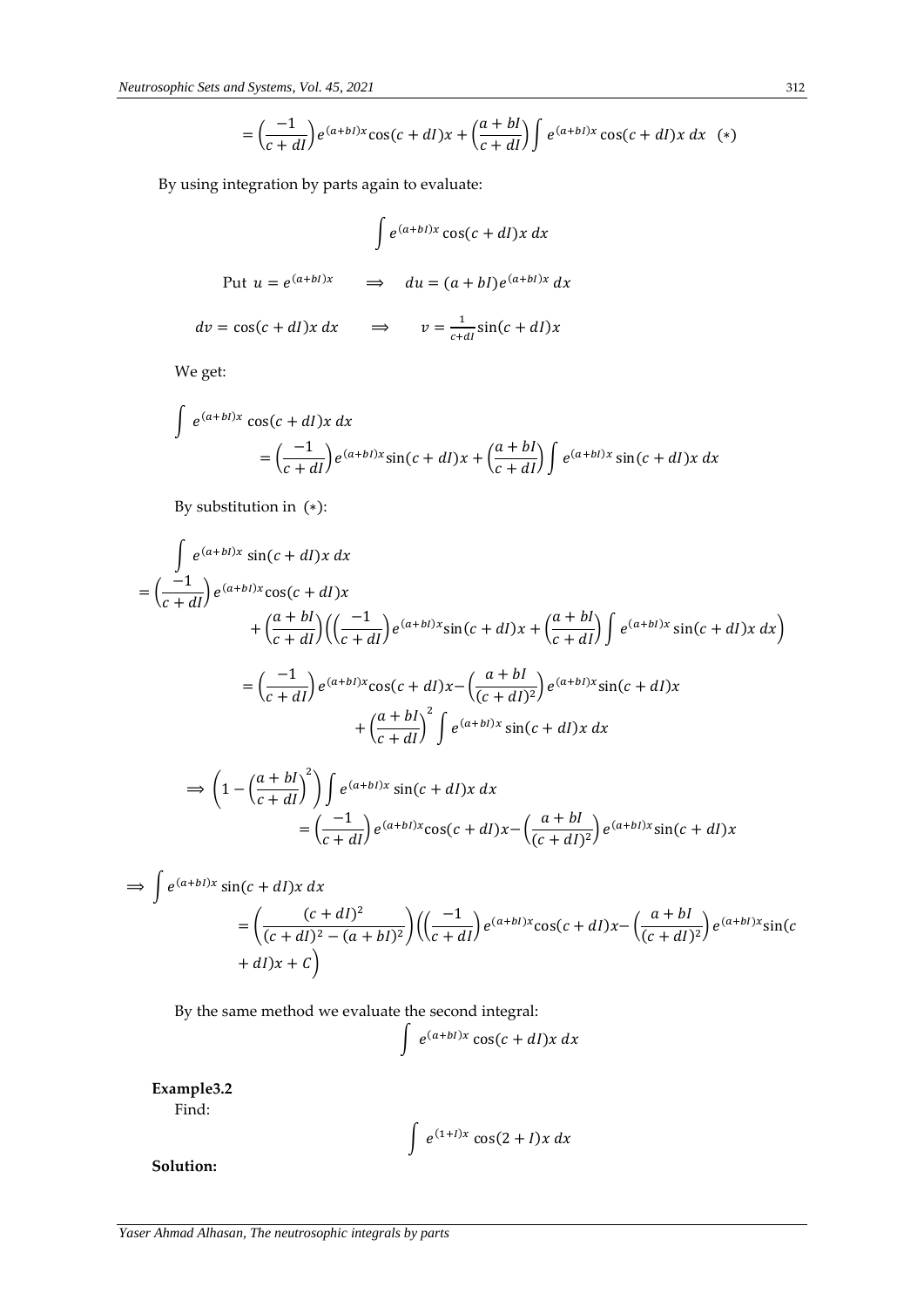Put  $u = e^{(1+1)x} \implies du = (1+1)e^{(1+1)x} dx$ 

$$
dv = \cos(2 + I)x dx \qquad \Rightarrow \qquad v = \frac{1}{2 + I}\sin(2 + I)x
$$

T hen apply:

$$
\int u\,dv = u.v - \int v\,du
$$

We get:

$$
\int e^{(1+l)x} \cos(2+l)x \, dx
$$
\n
$$
= \frac{1}{2+l} e^{(1+l)x} \sin(2+l)x - \left(\frac{1+l}{2+l}\right) \int e^{(1+l)x} \sin(2+l)x \, dx \quad (*)
$$

By using integration by parts again to evaluate:

$$
\int e^{(1+l)x} \sin(2+l)x \, dx
$$
\nPut  $u = e^{(1+l)x} \implies du = (1+l)e^{(1+l)x} dx$ 

$$
dv = \sin(2 + I)x \, dx \qquad \Rightarrow \qquad v = \frac{-1}{2 + I} \cos(2 + I)x
$$
  
We get:

We get:

$$
\int e^{(1+I)x} \sin(2+I)x \, dx
$$
  
=  $\frac{-1}{2+I} e^{(1+I)x} \cos(2+I)x + \left(\frac{1+I}{2+I}\right) \int e^{(1+I)x} \cos(2+I)x \, dx$ 

By substitution in (∗):

$$
\int e^{(1+l)x} \cos(2+l)x dx
$$
\n
$$
= \frac{1}{2+l} e^{(1+l)x} \sin(2+l)x
$$
\n
$$
- \left(\frac{1+l}{2+l}\right) \left(\frac{-1}{2+l} e^{(1+l)x} \cos(2+l)x + \left(\frac{1+l}{2+l}\right) \int e^{(1+l)x} \cos(2+l)x dx\right)
$$
\n
$$
= \frac{1}{2+l} e^{(1+l)x} \sin(2+l)x + \frac{1+l}{(2+l)^2} e^{(1+l)x} \cos(2+l)x - \left(\frac{1+l}{2+l}\right)^2 \int e^{(1+l)x} \cos(2+l)x dx
$$
\n
$$
\Rightarrow \left(1 + \left(\frac{1+l}{2+l}\right)^2\right) \int e^{(1+l)x} \cos(2+l)x dx = \frac{1}{2+l} e^{(1+l)x} \sin(2+l)x + \frac{1+l}{4+5l} e^{(1+l)x} \cos(2+l)x
$$
\n
$$
\Rightarrow \int e^{(1+l)x} \cos(2+l)x dx = \left(\frac{4+5l}{5+8l}\right) \left(\frac{1}{2+l} e^{(1+l)x} \sin(2+l)x + \frac{1+l}{4+5l} e^{(1+l)x} \cos(2+l)x\right)
$$
\n
$$
= \left(\frac{4}{5} - \frac{7}{65}l\right) \left(\left(\frac{1}{2} - \frac{1}{6}l\right) e^{(1+l)x} \sin(2+l)x + \left(\frac{1}{4} - \frac{1}{36}l\right) e^{(1+l)x} \cos(2+l)x\right) + C
$$

 $\triangleright$  state3: neutrosophic integration from the form:

$$
\int (a+bl)x^n \sin(c+dl)x dx \quad or \quad \int (a+bl)x^n \cos(c+dl)x dx
$$
  
: 0 and  $c \neq -d$ 

Where  $c \neq$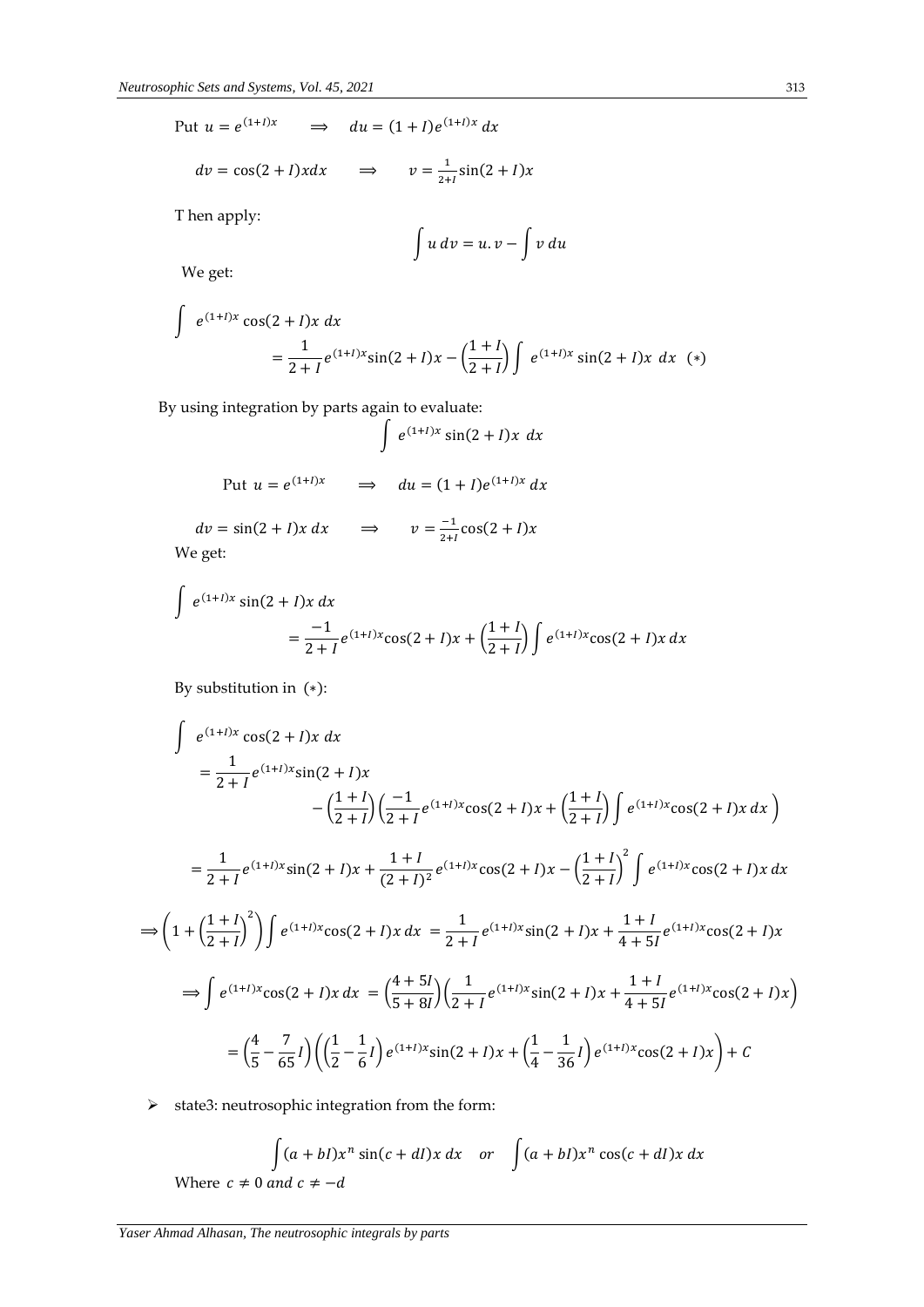To find the first integral, we do the following:

Put 
$$
u = (a + bI)x^n
$$
  $\implies du = n(a + bI)x^{n-1} dx$ 

 $dv = \sin(c + dI)x dx$   $\implies$   $v = \frac{-1}{c + dI}$  $\frac{-1}{c+dl}\cos(c+dl)x$ Then apply:

$$
\int u\,dv = u.v - \int v\,du
$$

We get:

 $\overline{c}$ 

$$
\int (a+bl)x^n \sin(c+dl)x dx
$$
  
=  $\left(\frac{a}{c} + \frac{cb-ad}{c(c+d)} \cdot l\right) \left(-x^n \sin(c+dl)x + \int nx^{n-1} \cos(c+dl)x dx\right) + C$ 

We find the required integral by repeated the integration. By the same method we evaluate the second integral:

$$
\int (a+bl)x^n\cos(c+dl)x\,dx
$$

# **Example3.3**

Find:

$$
\int (1+l)x \sin(2-3l)x dx
$$

Solution:

$$
u = (1 + I)x \qquad \Rightarrow \qquad du = (1 + I)dx
$$

$$
dv = \sin(2-3I)x \, dx \implies v = \frac{-1}{2-3I} \cos(2-3I)x
$$

Then apply:

$$
\int u\,dv=u.v-\int v\,du
$$

We get:

$$
\int (1+I)x \sin(2-3I)x \, dx = \left(\frac{1}{2} + \frac{-3-2}{-2}I\right) \left(-x \cos(2-3I)x + \int \cos(2-3I)x \, dx\right)
$$

$$
= \left(\frac{3}{2} + \frac{1}{2}I\right) \left(-x \cos(2-3I)x + \frac{1}{2-3I} \sin(2-3I)x\right)
$$

$$
= \left(\frac{3}{2} + \frac{1}{2}I\right) \left(-x \cos(2-3I)x(c+1) + \left(\frac{1}{2} - \frac{3}{2}I\right) \sin(2-3I)x\right) + C
$$

 $\triangleright$  state4: neutrosophic integration from the form:

$$
\int (a+bl)x^n \ln(c+dl)x dx, \ \ n \neq 1
$$

To find the first integral, we do the following: Put  $u = ln(c + dI)x$   $\implies du = \frac{1}{x}$  $\frac{1}{x}$  dx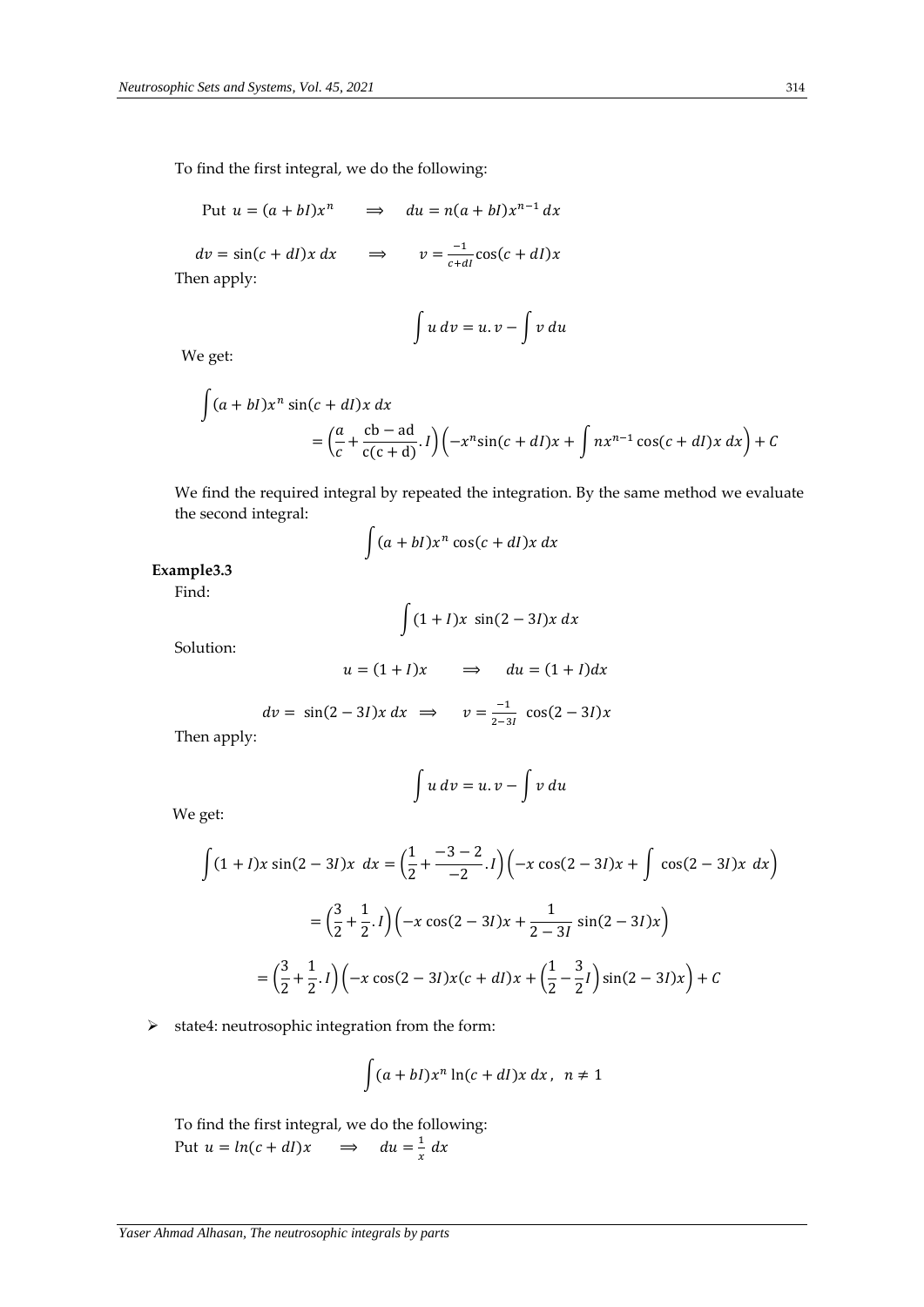$$
dv = (a + bI)x^{n} dx \implies v = \frac{a + bI}{n+1}x^{n+1}
$$
  
Then apply:

$$
\int u\,dv=u.v-\int v\,du
$$

We get:

$$
\int (a + bl)x^n \ln(c + dl)x \, dx = \frac{a + bl}{n + 1} x^{n+1} \ln|(c + dl)|x + \int \frac{a + bl}{n + 1} x^n \, dx
$$

$$
= \frac{a + bl}{n + 1} x^{n+1} \ln(c + dl)x + \frac{a + bl}{(n + 1)^2} x^{n+1} + C
$$

**Example3.4**

Find:

$$
\int (7+4I)x \ln(6+3I)x \, dx
$$

Solution:

Put 
$$
u = ln(6 + 3l)x
$$
  $\implies du = \frac{1}{x} dx$   
\n $dv = (7 + 4l)x dx$   $\implies v = \frac{7 + 4l}{2}x^2$   
\nThen apply:

appıy

$$
\int u\,dv=u.v-\int v\,du
$$

We get:

$$
\int (7+4I)x \ln (6+3I)x \, dx = \frac{7+4I}{2} x^2 \ln(6+3I)x - \frac{7+4I}{2} \int x \, dx
$$

$$
= \frac{7+4I}{2} x^2 \ln(6+3I)x - \frac{7+4I}{2} \frac{x^2}{2}
$$

$$
= \left(\frac{7}{2}+2I\right) \left(x^2 \ln(6+3I)x - \frac{x^2}{2}\right) + C
$$

**Remark:**

To find the following integrals:

$$
\int (a+bl)x^n \sin^{-1}(c+dl)x dx, \quad \int (a+bl)x^n \cos^{-1}(c+dl)x dx,
$$

$$
\int (a+bl)x^n \tan^{-1}(c+dl)x dx \quad n \neq 1
$$

We are following the same state4, whereas:

Put

$$
u = \sin^{-1}(c + dI)x
$$
 or  $\cos^{-1}(c + dI)x$  or  $\tan^{-1}(c + dI)x$ , and  $dv = (a + bI)x^{n} dx$ 

# **Example3.5**

Find:

$$
\int (4 + I)x \tan^{-1}(2 + 5I)x \, dx
$$

Solution:

Put

$$
u = \tan^{-1}(2+5I)x \qquad \Rightarrow \qquad du = \frac{2+5I}{1+(2+5I)^2x^2} \, dx
$$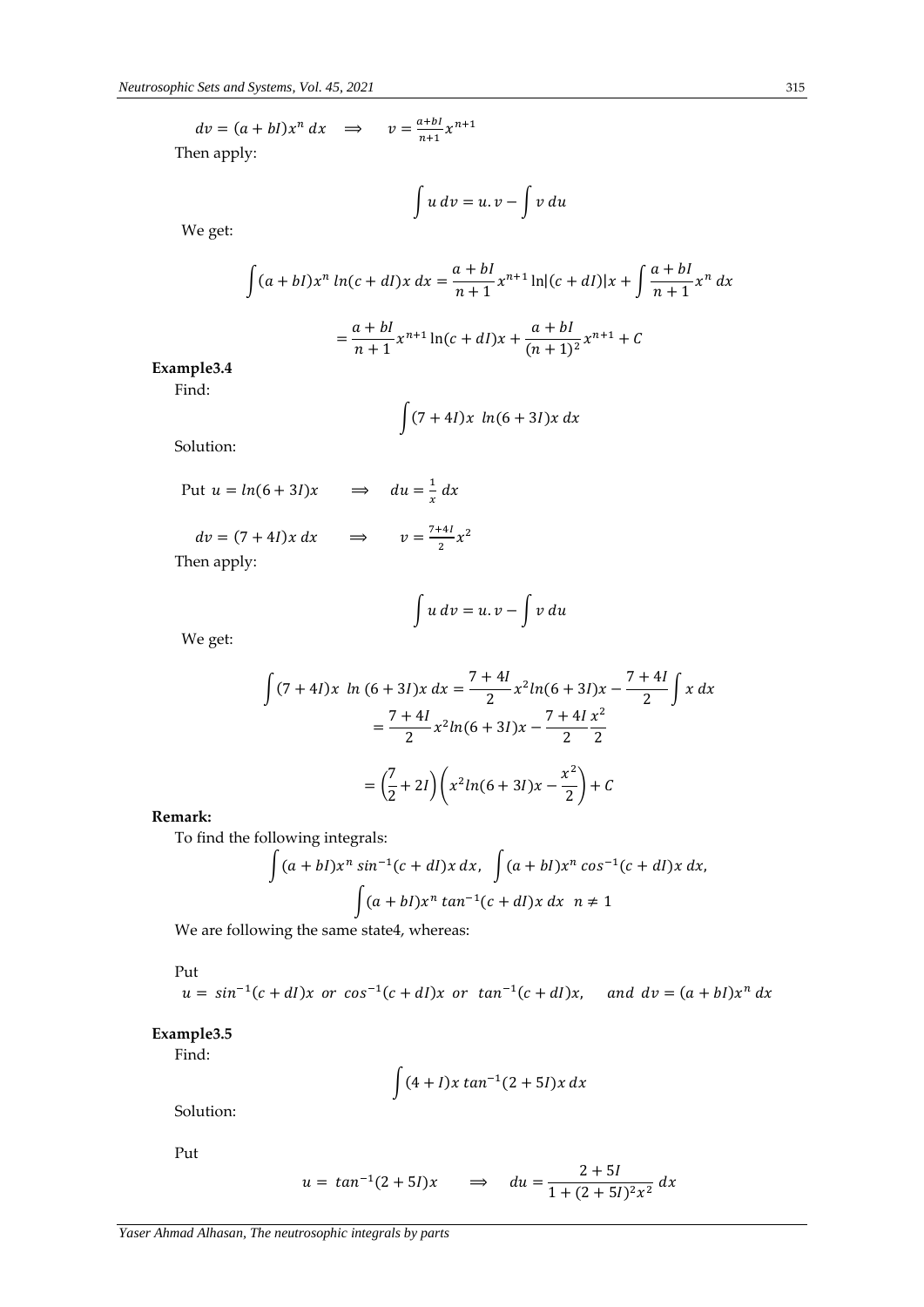$$
dv = (4 + I)x dx \qquad \Rightarrow \qquad v = \frac{4 + I}{2}x^2
$$

We get:

$$
\int (4 + I)x \tan^{-1}(2 + 5I)x \, dx = \frac{4 + I}{2} x^2 \tan^{-1}(2 + 5I)x - \frac{8 + 27I}{2} \int \frac{x^2}{1 + (4 + 45I)x^2} \, dx
$$
  

$$
= \frac{4 + I}{2} x^2 \tan^{-1}(2 + 5I)x - \frac{8 + 27I}{2} \int \left(\frac{1}{4 + 45I} - \frac{1}{4 + 45I} \frac{1}{1 + (4 + 45I)x^2}\right) \, dx
$$
  

$$
= \frac{4 + I}{2} x^2 \tan^{-1}(2 + 5I)x - \frac{8 + 27I}{2} \left(\frac{1}{4 + 45I} x - \frac{2 + 5I}{4 + 45I} \tan^{-1}(2 + 5I)x\right) + C
$$
  

$$
= \left(2 + \frac{1}{2}I\right) x^2 \tan^{-1}(2 + 5I)x - \frac{8 + 27I}{2} \left(\left(\frac{1}{4} - \frac{45}{196}\right) x - \left(\frac{2}{4} - \frac{70}{196}I\right) \tan^{-1}(2 + 5I)x\right) + C
$$

#### **4.Tabular method to find the integrals by parts in the stats 1 and 2**

- Differentiate the polynomial function, and we repeat that until we get to zero.
- Integral the second function, and repeat that until we get to the zero that we got from the differentiation.
- Arrange the products of the derivatives in one column, and the products of the integrals in another column corresponding to it.
- Draw an arrow from each entry in the first column to the entry that is one row down in the second column.
- Label the arrows with alternating + and − signs, starting with a +.
- For each arrow, form the product of the expressions at its tip and tail and then multiply that product by + or − in accordance with the sign on the arrow.

#### **Example4.1**

Find the following integral by using tabular method:

$$
\int ((3 + I)x^2 + 2x) e^{(2-4I)x} dx
$$

Solution:

| derivation              | integration                  |
|-------------------------|------------------------------|
| $(+) (3 + I)x^{2} + 2x$ | $e^{(2-4I)\overline{x}}$     |
| $(-)$ $(3 + I)x + 2$    | $\frac{1}{2-4I}e^{(2-4I)x}$  |
| $(+) (3 + I)$           | $\frac{1}{4}e^{(2-4l)x}$     |
| $\boldsymbol{0}$        | $\frac{1}{8-16l}e^{(2-4l)x}$ |

Hence:

$$
\int ((3 + I)x^{2} + 2x) e^{(2-4I)x} dx
$$
  
=  $((3 + I)x^{2} + 2x) \frac{1}{2-4I} e^{(2-4I)x} - ((3 + I)x + 2) \frac{1}{2} e^{(2-4I)x} + \frac{3+I}{8-16I} e^{(2-4I)x}$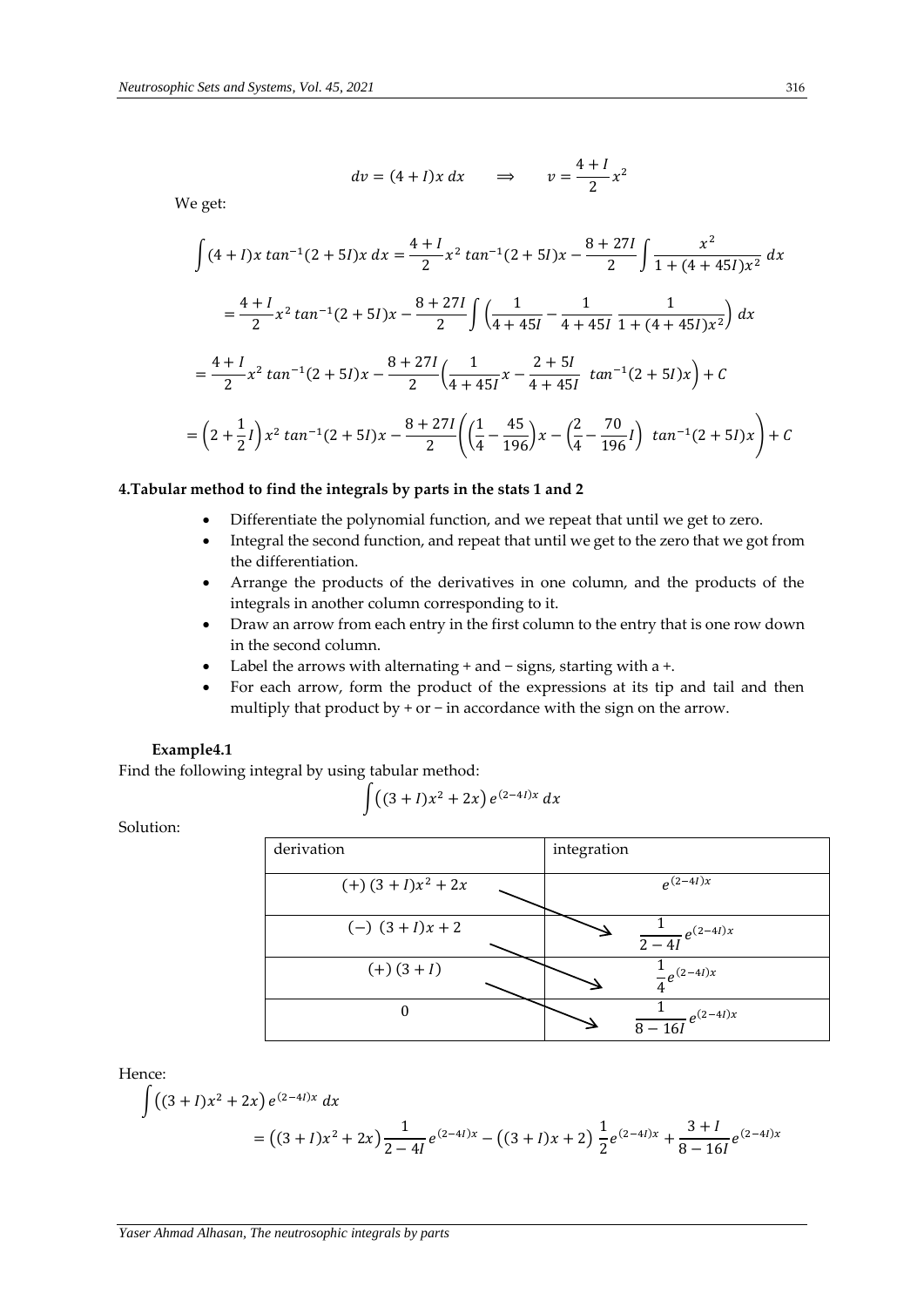$$
= ((3 + I)x2 + 2x) (\frac{1}{2} - I) e^{(2-4I)x} - ((3 + I)x + 2) \frac{1}{4} e^{(2-4I)x} + (\frac{3}{8} - \frac{5}{8}) e^{(2-4I)x} + C
$$

#### **Example4.2**

Find the following integral by using tabular method:

$$
\int ((3+I)x^2+2x)\cos(2-4I)x\,dx
$$

Solution:

| derivation              | integration                             |
|-------------------------|-----------------------------------------|
| $(+)$ $(3 + I)x^2 + 2x$ | $cos(2-4I)x$                            |
| $(-)$ $(3 + I)x + 2$    | $\frac{1}{2-4l}$ sin $(2-4l)x$          |
| $(+) (3 + I)$           | $\frac{-1}{4}$ cos(2 – 4 <i>I</i> )x    |
| 0                       | $\frac{-1}{8-16l}\overline{sin(2-4l)}x$ |

Hence:

$$
\int ((3 + I)x^{2} + 2x) e^{(2-4I)x} dx
$$
  
=  $((3 + I)x^{2} + 2x) \frac{1}{2-4I} e^{(2-4I)x} - ((3 + I)x + 2) \frac{1}{2} e^{(2-4I)x} - \frac{3-I}{8-16I} e^{(2-4I)x}$ 

$$
= ((3 + I)x2 + 2x)(\frac{1}{2} - I)sin(2 - 4I)x + ((3 + I)x + 2)\frac{1}{4}cos(2 - 4I)x - (\frac{3}{8} - \frac{5}{8})sin(2 - 4I)x + C
$$

# **5. Conclusions**

 Integrals are important in our life, as they facilitate many mathematical operations in our reality, and this is what led us to study the neutrosophic integrals by parts, and the tabular method, which is considered easier than the neutrosophic integrals by parts for some neutrosophic integrals. This paper is considered an introduction to the applications in neutrosophic integrals.

**Acknowledgments:** This publication was supported by the Deanship of Scientific Research at Prince Sattam bin Abdulaziz University, Alkharj, Saudi Arabia.

#### **References**

[1] Smarandache, F., "Introduction to Neutrosophic Measure, Neutrosophic Integral, and Neutrosophic Probability", Sitech-Education Publisher, Craiova – Columbus, 2013.

[2] Smarandache, F., "Finite Neutrosophic Complex Numbers, by W. B. Vasantha Kandasamy", Zip Publisher, Columbus, Ohio, USA, pp.1-16, 2011.

[3] Smarandache, F., "Neutrosophy. / Neutrosophic Probability, Set, and Logic, American Research Press", Rehoboth, USA, 1998.

[4] Smarandache, F., "Introduction to Neutrosophic statistics", Sitech-Education Publisher, pp.34-44, 2014.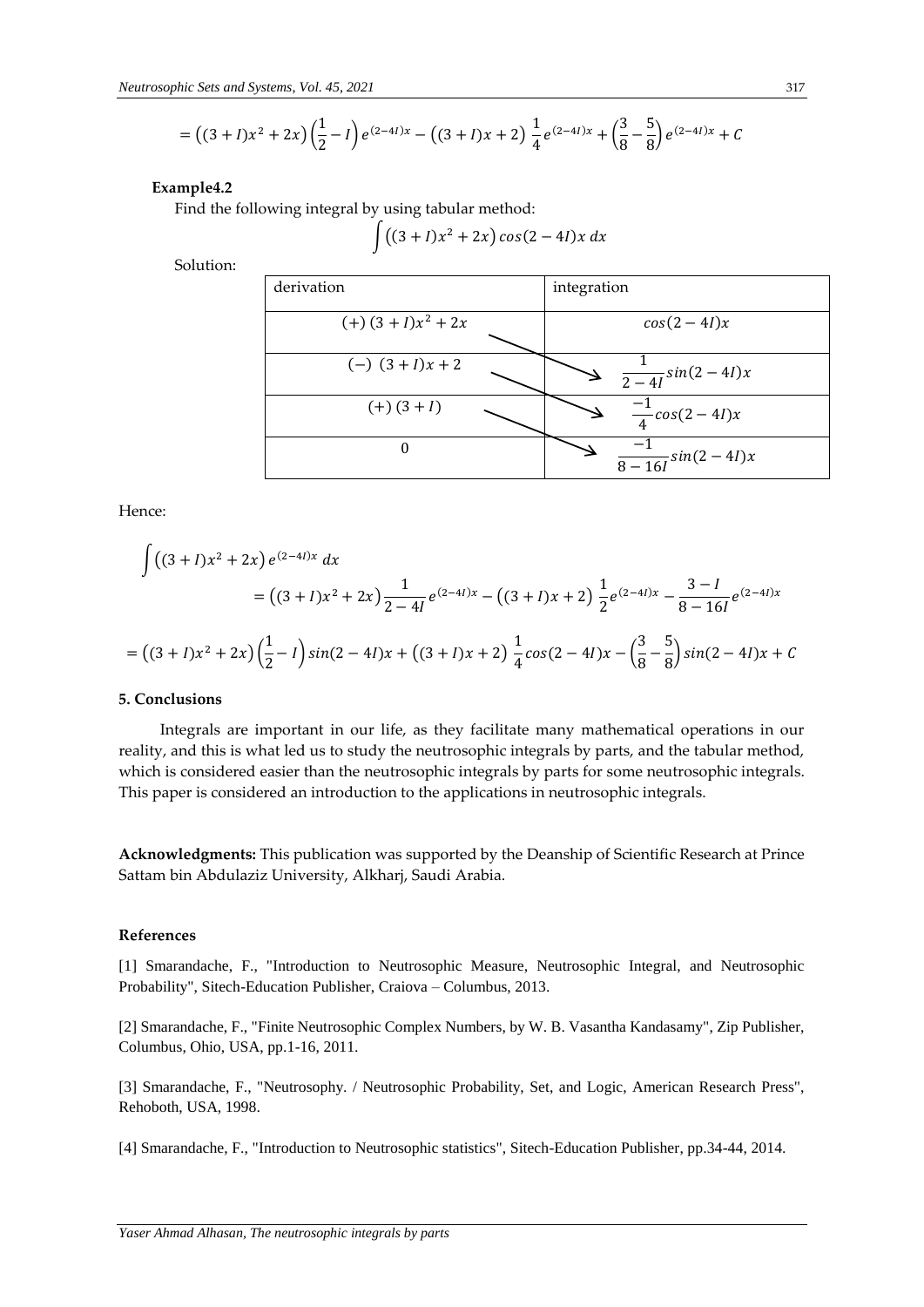[5] Smarandache, F., "A Unifying Field in Logics: Neutrosophic Logic", Preface by Charles Le, American Research Press, Rehoboth, 1999, 2000. Second edition of the Proceedings of the First International Conference on Neutrosophy, Neutrosophic Logic, Neutrosophic Set, Neutrosophic Probability and Statistics, University of New Mexico, Gallup, 2001.

[6] Smarandache, F., "Proceedings of the First International Conference on Neutrosophy", Neutrosophic Set, Neutrosophic Probability and Statistics, University of New Mexico, 2001.

[7] Alhasan,Y. "Concepts of Neutrosophic Complex Numbers", International Journal of Neutrosophic Science, Volume 8 , Issue 1, pp. 9-18, 2020.

[8] Smarandache, F., "Neutrosophic Precalculus and Neutrosophic Calculus", book, 2015.

[9] Al- Tahan, M., "Some Results on Single Valued Neutrosophic (Weak) Polygroups", International Journal of Neutrosophic Science, Volume 2, Issue 1, pp. 38-46, 2020.

[10] Edalatpanah. S., "A Direct Model for Triangular Neutrosophic Linear Programming", International Journal of Neutrosophic Science, Volume 1, Issue 1, pp. 19-28, 2020.

[11] Chakraborty, A., "A New Score Function of Pentagonal Neutrosophic Number and its Application in Networking Problem", International Journal of Neutrosophic Science, Volume 1, Issue 1, pp. 40-51, 2020.

[12] Chakraborty, A., "Application of Pentagonal Neutrosophic Number in Shortest Path Problem", International Journal of Neutrosophic Science, Volume 3, Issue 1, pp. 21-28, 2020.

[13] Smarandache, F., "Neutrosophy and Neutrosophic Logic, First International Conference on Neutrosophy", Neutrosophic Logic, Set, Probability, and Statistics, University of New Mexico, Gallup, NM 87301, USA 2002.

[14] Alhasan,Y., "The General Exponential form of a Neutrosophic Complex Number", International Journal of Neutrosophic Science, Volume 11, Issue 2, pp. 100-107, 2020.

[15] Abdel-Basset, M., "An approach of TOPSIS technique for developing supplier selection with group decision making under type-2 neutrosophic number", Applied Soft Computing, pp.438-452, 2019.

[16] Abdel-Baset, M., Chang, V., Gamal, A., Smarandache, F., "An integrated neutrosophic ANP and VIKOR method for achieving sustainable supplier selection: A case study in importing field", Comput. Ind, pp.94–110, 2019.

[17] Abdel-Basst, M., Mohamed, R., Elhoseny, M., "<? covid19?> A model for the effective COVID-19 identification in uncertainty environment using primary symptoms and CT scans." Health Informatics Journal, 2020.

[18] Abdel-Basset, M., Gamal, A., Son, L. H., Smarandache, F., "A Bipolar Neutrosophic Multi Criteria Decision Making Framework for Professional Selection". Applied Sciences, 2020.

[19] Abdel-Basset, M., Mohamed, R., Zaied, A. E. N. H., Gamal, A., Smarandache, F., "Solving the supply chain problem using the best-worst method based on a novel Plithogenic model". InOptimization Theory Based on Neutrosophic and Plithogenic Sets. Academic Press, pp.1–19, 2020.

[20].Abdel-Basset, M., "An integrated plithogenic MCDM approach for financial performance evaluation of manufacturing industries."Risk Management pp.1–19, 2020.

[21] Abobala, M., "On Some Special Substructures of Neutrosophic Rings and Their Properties", International Journal of Neutrosophic Science, Vol 4, pp72-81, 2020.